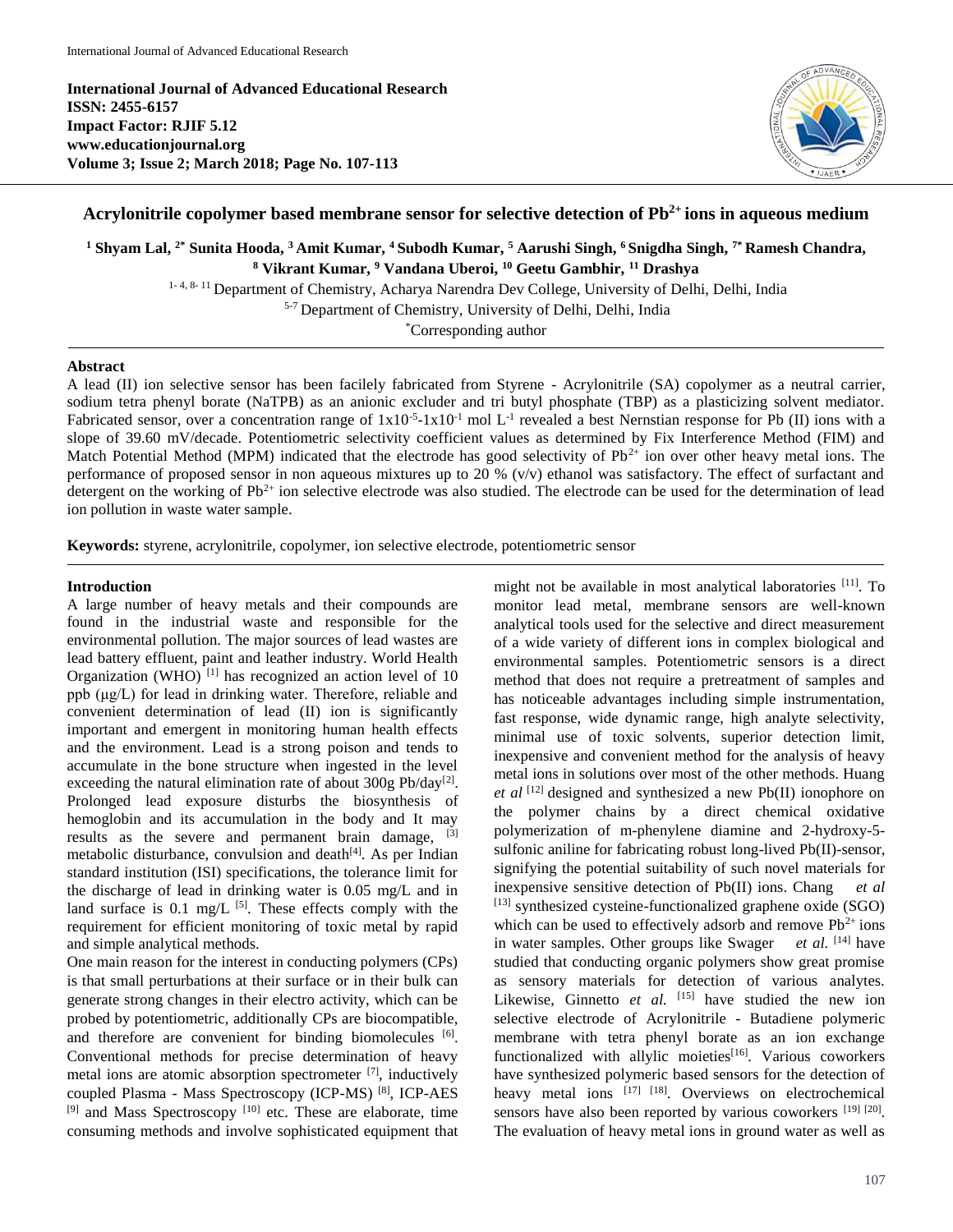in various other samples have already been reported [21] [22] [23]  $[24]$ . Lead (II) ion selective potentiometric sensors based on nanoparticle have also been studied recently  $[25]$ . Among various modification approaches, conducting polymers (CPs) have received huge interest due to their superior electrical conductivities, good adhesion properties and easy preparation. In addition, CPs also demonstrated anti-fouling capability, which is an important practical advantage over conventional electrode materials. However, a large number of ion selective electrodes (ISE) were developed using new polymer membranes, although the development of a good sensor for lead ion has long been a subject of concern to analytical chemists and lot of efforts has been made in this direction in the last decades.

In this work, a new lead (II) ion selective membrane sensor based on Styrene - Acrylonitrile (SA) copolymer has been synthesized. The proposed membrane sensor shows promising selectivity towards  $Pb^{2+}$  ion over wide range of heavy metal ions. The membrane sensor exhibits a super Nernstian response over a wide concentration range of  $1x10^{-5}$ - $1x10^{-1}$  mol  $L^{-1}$  of Pb<sup>2+</sup> ion. It is expected that these selective membrane sensor will succeed in on-site  $Pb^{2+}$  ion measurements with excellent performance, reliable and convenient measurement, low cost and environmental effectiveness.

## **Experimental Reagent and apparatus**

All the chemicals and reagents used were of analytical grade and used without further purification. Styrene, Acrylonitrile, Dioctyl phthalate (DOP), Dibutyl phthalate (DBP), Dibutyl butyl phthalate (DBBP), Tributyl phosphate (TBP), Sodium tetra phenyl borate (NaTPB), Chloro Naphthalene (CN), and Lead nitrate were received from Merck. Standard solutions of metal salts were prepared in double distilled water. Working solutions of different concentrations were prepared by stock solution. pH of the solutions was adjusted with  $0.1$  mol  $L^{-1}$  $HNO<sub>3</sub>$  and 0.1 mol  $L<sup>-1</sup>$  NaOH solution.

## **Synthesis of Styrene-Acrylonitrile Copolymer (SA)**

Styrene and Acrylonitrile monomers were purified by vacuum distillation under nitrogen atmosphere at 60°C. Benzoyl peroxide was purified by dissolving in chloroform and reprecipitating in methanol. Styrene-acrylonitrile (SA) copolymers were synthesized by free radical bulk polymerization using benzoyl peroxide as an initiator at  $60^{\circ}$ C. The copolymers were precipitated by addition of methanol in reaction mixture. Styrene-acrylonitrile copolymers were purified by successive re-dissolution and re-precipitation in tetrahydrofuran and methanol respectively (Scheme I).



**Fig 1:** Schematic representation for synthesis of Styrene-Acrylonitrile copolymer.

## **Preparation of SA Copolymer Membrane**

A saturated solution of styrene - acrylonitrile copolymer with and without additive was prepared in tetrahydrofuran (THF) as a solvent. When the solution got viscous it was poured in a cyclic ring resting on a smooth glass plate. The solution was allowed to evaporate for overnight at room temperature. A stable, uniform, transparent, flexible, and homogeneous membrane of about 1 mm thickness was obtained. Membranes of different composition were prepared and investigated. A number of membranes containing varying amount of neutral carrier, anion excluder and plasticizer were prepared.

## **Equilibration of Membrane**

The ion selectivity is determined by the ion exchange equilibrium at the interface between membrane and the aqueous sample. For equilibration, remove the membrane and glued it to one end of a hollow tube and dip in  $0.1 \text{ mol } L^{-1}$  lead nitrate solution for 48-72 hours. The interaction between SA copolymeric membrane and  $Pb^{2+}$  ion is shown in scheme II. The potentials obtained after this equilibrium period were quite stable and reproducible.



**Fig 2:** Proposed complexation of Styrene-Acrylonitrile copolymer with  $Pb^{2+}$ ion.

## **Potential Measurement**

The potential of co-polymeric membrane was measured by electrochemical cell. All the membrane electrode potential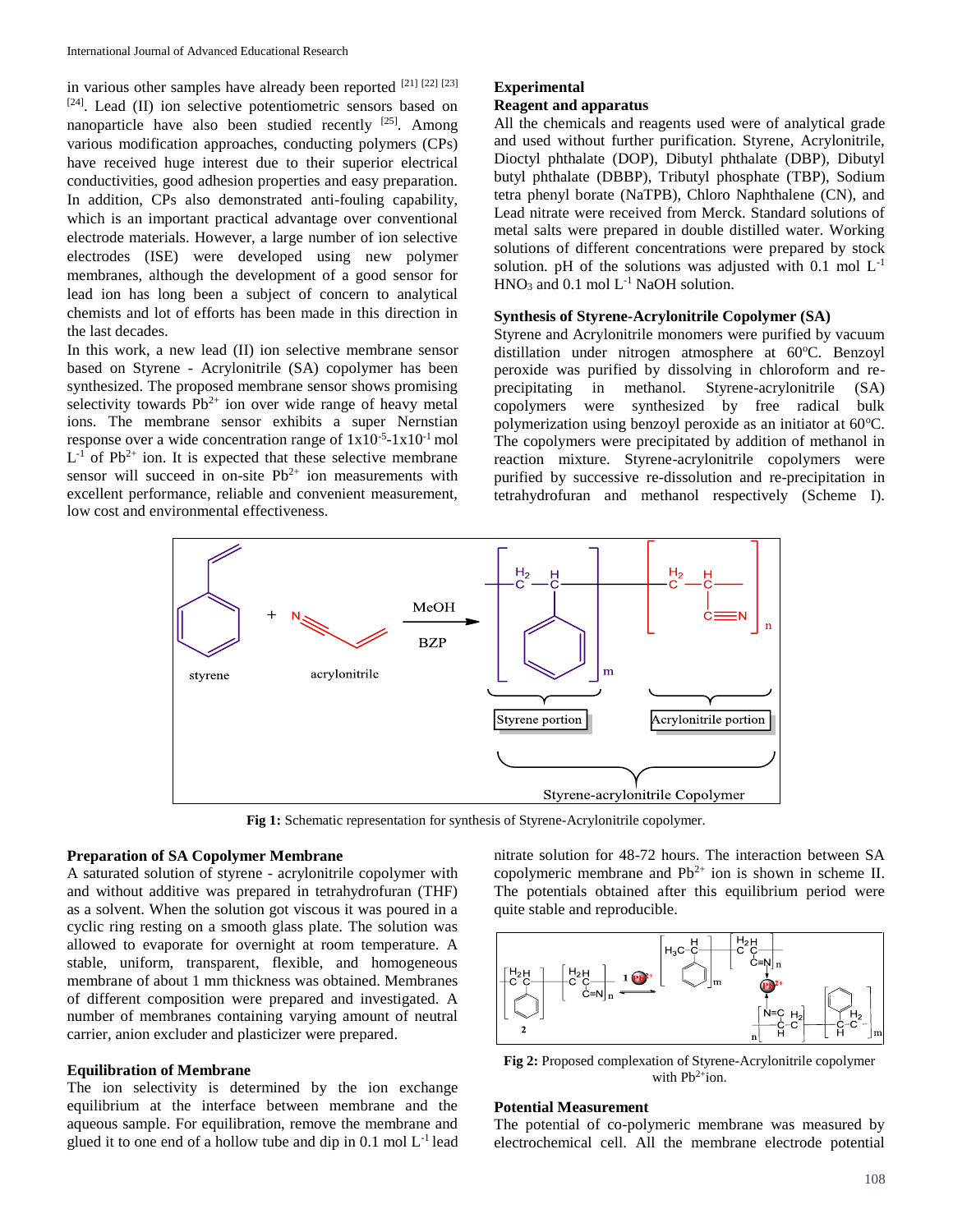measurements were performed at constant temperature ( $25 \pm$  $0.5^{\circ}$ C) using the following cell assembly set up:

Internal reference electrode (SCE)/  $0.1$  mol L<sup>-1</sup> Pb(NO<sub>3</sub>)<sub>2</sub> internal solution / membrane// Test solution / External reference electrode (SCE).

Saturated calomel electrode (SCE) was used as a reference electrode and the cell potentials were measured by varying the concentration of test solutions in the range  $1x10^{-7}$ -1x10<sup>-1</sup> mol  $L<sup>-1</sup>$  by gradual dilution. The response time of membrane sensor was recorded by measuring the potentials at different time period. All the measurements were reported after 5 minutes.

## **Results and discussion**

Styrene - acrylonitrile (SA) copolymers of different composition were prepared by free radical bulk polymerization. Following studies were carried out on SA copolymer membrane sensors.

## **Effect of internal solution**

The internal solution may be affecting the sensor response when the membrane internal diffusion potential is appreciable. Thus, the effect of the internal solution on the functioning of the membrane sensor was studied by measuring the potential at varying activity of internal solution, viz.  $1.0 \times 10^{-1}$ ,  $5.0 \times 10^{-1}$ <sup>2</sup> and 1.0 x 10<sup>-2</sup> mol L<sup>-1</sup> Pb<sup>2+</sup> ion. It was found that, the best result in terms of slope and working concentration range were obtained with internal solution of activity 1.0 x  $10^{-1}$  mol L<sup>-1</sup>. Thus, the activity of the internal solution was kept  $1.0 \times 10^{-1}$ mol  $L^{-1}$  in all studies.

## **Working concentration range and slope**

The potential of the membrane SA1, SA 2 and SA 3 were investigated as a function of  $Pb^{2+}$ ion activity in the range of  $1.0 \times 10^{-7}$ -1.0 x  $10^{-1}$  mol L<sup>-1</sup> and the result obtained are shown in Fig. 1. In order to achieve permselectivity, it is essential that no significance of counter ion should enter the membrane phase. Sodium tetra phenyl borate (NaTPB) was added to all the prepared membrane to reduce the interference from anions, optimize sensing selectivity and to reduce bulk membrane impedance<sup>[26]</sup>. It can be seen from Fig. 1, that SA 2 sensor having the membrane without plasticizer shows linear response over a working concentration of  $1.0 \times 10^{-5}$ -1.0  $x$  10<sup>-1</sup> mol L<sup>-1</sup> with a slope of 32.80 mV/decade of activity (Table 1). The slope of the membrane is near Nernstian and the working concentration range is narrow. The improvement in the performance was attempted by the addition of appropriate amount of plasticizer to the membranes. It is well documented that the addition of the plasticizer not only improve the workability of the membrane but also contribute significant towards the improvement of detection limit, stability and shelf life of the sensor  $[27]$ . It is achieved that the zero-current ion fluxes from the membrane ingredients in to the solution through judiciously optimize membrane ingredients and inner electrolyte composition. Thus, five plasticizers namely DOP, DBP, TBP, CN and DBBS were added in order to improve the performance of the sensors. The results obtained are shown in Fig. 2 and all performance characteristics of the sensors are compiled in Table 2. The addition of five different plasticizers in SA-2 membranes

(sensor no. 1-8), improve the working concentration range, response time and the slope (Fig. 2 and Table 2). However, the best performance membrane ratio (NaTPB:SA2:TBP::1:100:06) i.e. sensor 7, showed a working concentration range of  $1x10^{-5}$ -1x10<sup>-1</sup> mol L<sup>-1</sup> with a super Nernstian slope of 39.60 mV/ decade of lead ion concentration and a response time of about 05s. Repeated monitoring of potentials on the same portion of the sample gave a standard deviation of  $\pm$  0.4 mV. The standard deviation of the slope was 0.5-1.20 mV, which shows good reproducibility. The membrane electrode can thus be used to estimate lead ion in above mentioned range of concentrations.

## **Response time**

The response time of a sensor is evaluated by measuring the average time required to achieve a stable potential with in  $\pm$  $0.1\text{mV}$  of the final steady state potential for  $1x10^{-4}$  mol  $L^{-1}$ solution, when lead ion concentration increased tenfold from  $1x10^{-5}$  to  $1x10^{-4}$  mol L<sup>-1</sup>. The membrane without any plasticizer exhibited the response time of 60s. The addition of plasticizer improved the response time of membrane. In this work, response time of about 5 seconds was obtained for the proposed sensor when contacting various lead ion solutions from  $1x10^{-4}$ - $1x10^{-1}$  mol  $L^{-1}$  and nearly 15s at lower concentration.

#### **Life time**

The average life time for most of the reported sensor is in the range of 6-12 weeks. After this period, the slope and potential of the sensor will decreased. In the present studies, the sensor was used extensively for 4 hours per day. The proposed sensor can be used for 10 weeks. During this period, membrane did not show any significant change in working concentration range and the slope. After this period a drift in potential and slope was observed.

## **Detection limit**

The detection limit of sensor is evaluated by extrapolating the linear portion of the calibration curve. In this work, the detection limit of the proposed sensor was 6.1  $\times 10^{-5}$  mol L<sup>-1</sup> which was calculated by extrapolating the two segments of calibrating curve (Fig. 3).

## **Effect of pH**

In order to determine the useful pH range over which the electrode can be used without any pH interference, the potential of the electrode was determined over a pH range of 1.0-13.0. In the present studies, effect of pH variations over the membrane sensor was tested at fixed concentrations  $(1x10^{-1})$ <sup>4</sup> mol  $L^{-1}$ ) and  $(1x10^{-5} \text{ mol } L^{-1})$ . The potential determined at different pH values are shown in Fig. 4. It has been seen from the figure that potential is constant in pH range of 2.0-7.0, as in this pH range the potential does not change with pH. Therefore membrane sensor works well in acidic medium.

## **Effect of Solvent**

The performance of membrane sensor was further tested in partially non-aqueous media using ethanol-water, acetonewater and acetonitrile-water mixtures. The membrane sensor exhibits the same response in partially non-aqueous mixtures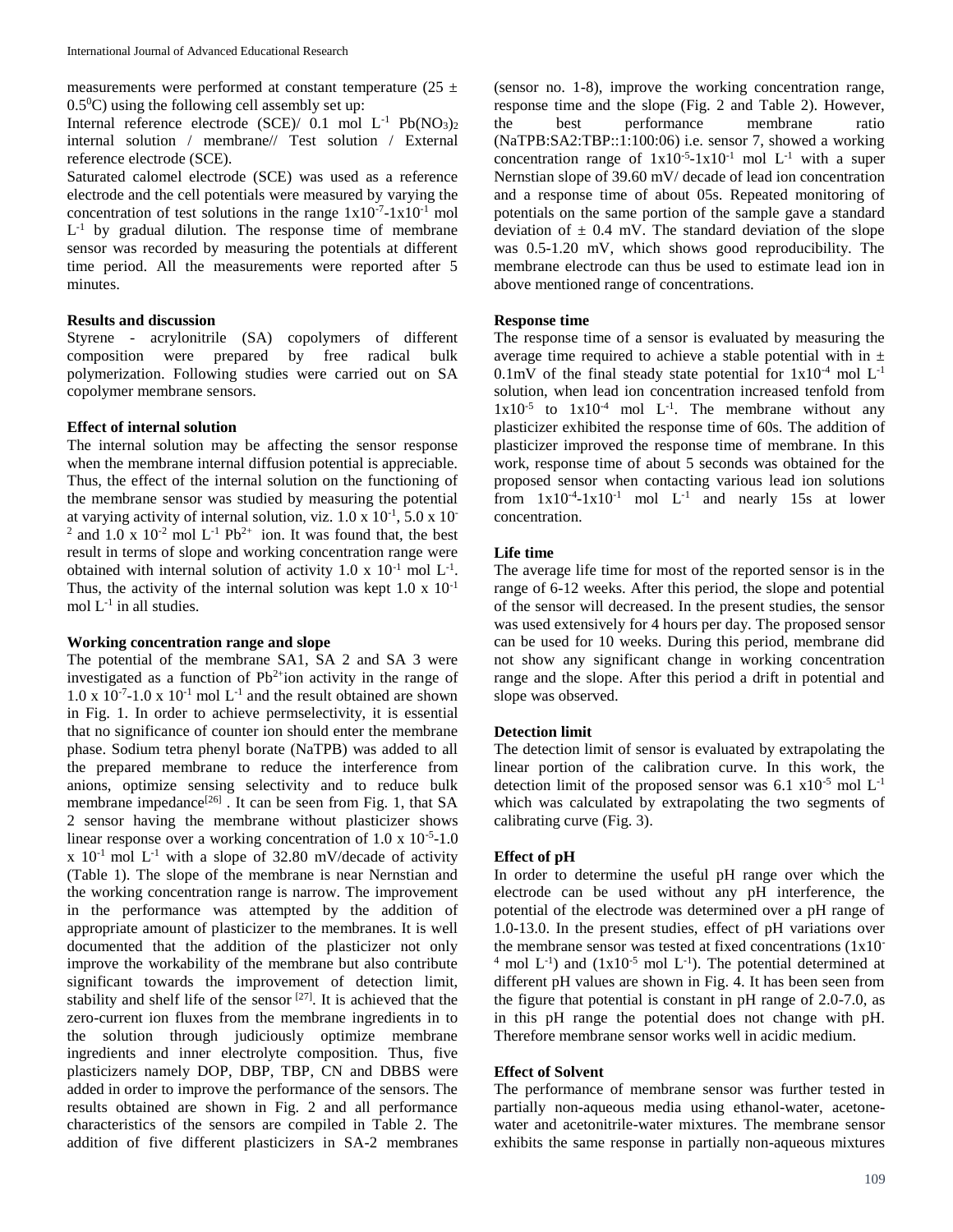having up to 20 %  $(v/v)$  non-aqueous content. Thus, the sensor can be used in partially non-aqueous media containing up to 20% ethanol, acetonitrile and acetone. The slope and working concentration range reduce when the non-aqueous media exceeds this concentration limit.

## **Potentiometric Selectivity**

The most important characteristic of any ion sensitive sensor is its response for the primary ion over others ions present in solution. This is measured in the term of potentiometric selectivity coefficient  $(K<sup>pot</sup>Pb<sup>2+</sup>)$  which was evaluated using both Match Potential method (MPM) and Fixed Interference Method (FIM) <sup>[28] [29]</sup>. In MPM, selectivity coefficient  $(K<sup>pot</sup>Pb<sup>2+</sup>)$  was determined by the following expression:  $K^{pot}Pb^{2+} = a' - a / {}^aB$ 

In this experiment, values of a' and a, were taken as  $1x10^{-4}$ and  $5x10^{-5}$  mol L<sup>-1</sup> respectively. The value of  ${}^{a}B$  was determined by addition of interfering ion to maintain the same potential. FIM is the most widely used method as per IUPAC recommendation for the determination of selectivity coefficients for various cations and anions. In FIM, selectivity coefficient was determined from potential measurement on solution containing a fixed amount of foreign ion  ${}^{4}B$  (1x10<sup>-4</sup>) mol L-1 ) and varying concentration of lead ion, <sup>a</sup>A. The potential values obtained are plotted versus concentration of the primary ion. The intersection of the extrapolation of linear portions of this curve will indicate the value of <sup>a</sup>A, which is to be used to calculate selectivity coefficient ( $K^{pot}Pb^{2+}$ ) from the equation:

$$
K^{\text{pot}}Pb^{2+} = \frac{^{a}A}{^{a}B^{Z}B / ^{Z}A}
$$

Where both  ${}^{Z}A$  and  ${}^{Z}B$  have the same signs, positive or negative. A smaller value of selectivity coefficient shows the better response of primary ion over the foreign ion. If the value of selectivity coefficient is 1.0, it indicates the same response to both primary and foreign ion. If the value of selectivity co-efficient is greater than 1, it shows insufficient response of primary ion over the interfering ion. The selectivity co-efficient values in Table 3 indicate that the electrode is more selective to lead ion over other ions. However, Na<sup>+</sup>, Cd<sup>2+</sup> and Cu<sup>2+</sup> cations exhibit slightly higher interference at higher concentration, but at low concentrations these cations do not cause any interference. The values of selectivity coefficients have been calculated for monovalent, bivalent and trivalent ions. The values of selectivity coefficients were found to be more for monovalent ions than bivalent and trivalent ions.

## **Effect of Surfactant and Detergent**

The effect of surfactant and detergent on the measurements of lead ion concentration has also been investigated. It was noticed that potential remains unchanged in the presence of appreciable amount of surfactant (sodium lauryl sulphate) but there occurs appreciable change in potential in the presence of small amount of detergent which shows the effect of detergent and surfactant on the working of  $Pb^{2+}$  ion selective electrode.

## **Analytical Applications**

The analytical use of this sensor was investigated using it as an indicator electrode in the potentiometric titrations for the determination of lead ion in various water samples. The potentiometric titration was performed for the titration of 10-3 mol  $L^{-1}$  lead nitrate solution with  $10^{-3}$  mol  $L^{-1}$  EDTA solution using proposed  $Pb^{2+}$  ion selective electrode. The inflexion point in titration curve in Fig. 5 corresponds to the stoichiometric ratio of EDTA required to remove lead ions. Table 4 shows the results obtained by direct potentiometry of synthetic samples containing various ions. It was found that results obtained from proposed lead sensor are in good agreement with composition of synthetic samples as depicted in Table 5 which shows the comparison of sensors parameters of proposed  $Pb^{2+}$  ion selective sensor with other existing electrodes reported by other researchers [30] [31] [32] [33]. The proposed sensor exhibits better performance for the determination of lead ions as compare to other already existing electrode. SA 2 copolymer based membrane sensor has been successfully used for the detection of  $Pb^{2+}$  ion concentration in ground, rain and running water collected from different part of India as shown in Table 6. The present data shows that the amount of lead ion determined in water by proposed sensor is in close agreement with that determined by atomic absorption spectroscopy [34] (AAS).

#### **Conclusions**

The proposed ion selective electrode based on SA 2 copolymer has appreciable selectivity for  $Pb^{2+}$  ion in the presence of various other metals ions. As development of easy and rapid renewable sensors for the detection of different species is one of the most important tools of analytical chemistry, a simple SA 2 co-polymeric membrane sensor for the determination of  $Pb^{2+}$  ion in various water samples has been recommended here. The sensitivity, working concentration range, selectivity, response time, potential stability and life time depend on the amount and nature of the membrane's components. It can be seen from our investigation that response time of membrane were improved by addition of plasticizers. The calibration of resulting  $Pb^{2+}$ ion sensor has confirmed the good response in the concentration range of  $1x10^{-5}$ -1x10<sup>-1</sup> mol L<sup>-1</sup>. It is noticed that potential remains unchanged in the presence of appreciable amount of surfactant but it changes significantly in the presence of small amount of detergent. It was used as an indicator electrode in the potentiometric titration of  $Pb^{2+}$  ion with EDTA. On exploration we have proposed  $Pb^{2+}$  ion sensor as simple, rapid and low cost detection of heavy metal ion in environmental, biological and real samples.

#### **Acknowledgment**

Authors are thankful to UGC (University Grant Commission), New Delhi, India, for providing financial assistance to carry out this work. We are thankful to Dr. Savithri Singh, Principal, Acharya Narendra Dev College for providing research facility in college.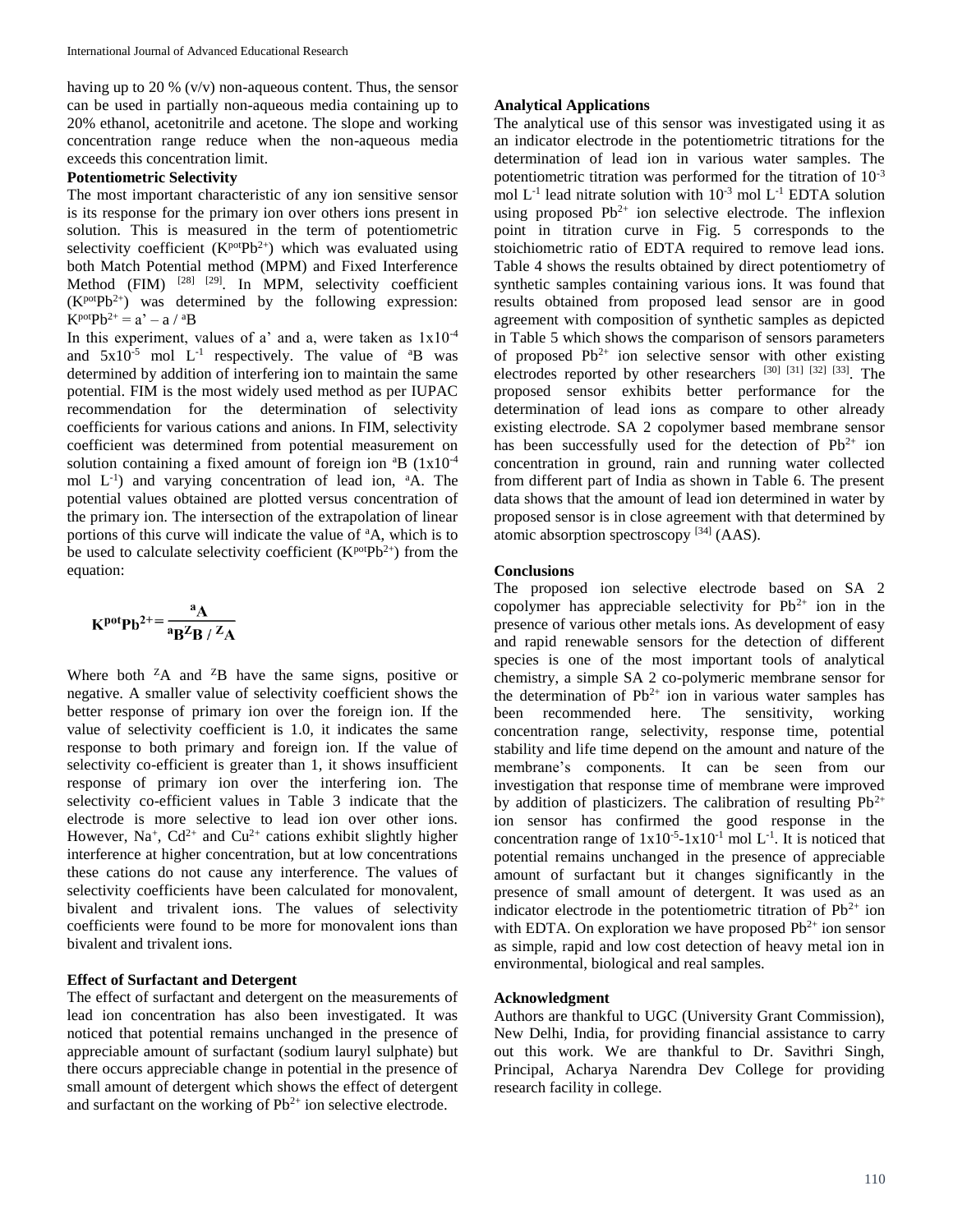|  | <b>Table 1:</b> Variation of Characteristics of Membrane Sensor with Composition of Styrene-Acrylonitrile Copolymers |  |  |  |  |  |
|--|----------------------------------------------------------------------------------------------------------------------|--|--|--|--|--|
|  |                                                                                                                      |  |  |  |  |  |

| S. No. | <b>Sensors</b> | Acrylonitrile In Feed (%) in Working concentration<br>Copolvmer | range $(M)$                           | <b>Slope</b><br>(mV/decade) | Response time $(s)$ Life time $(days)$ |    |
|--------|----------------|-----------------------------------------------------------------|---------------------------------------|-----------------------------|----------------------------------------|----|
|        | E(SA1)         | 30                                                              | $5x10^{-5} - 1x10^{-1}$               | 29.8                        | 45                                     | 60 |
| ∸      | E(SA2)         | 50                                                              | $1 \times 10^{-5} - 1 \times 10^{-1}$ | 32.8                        | 30                                     | 70 |
|        | E(SA3)         | 70                                                              | $5x10^{-5} - 1x10^{-1}$               | 27.4                        | 50                                     | 50 |

| S.  | Percentage $(w/w)$ of component in membrane |                          |                          |            |                          |                          |                 | <b>Working Conc. Range</b> |                  | <b>Response</b> |
|-----|---------------------------------------------|--------------------------|--------------------------|------------|--------------------------|--------------------------|-----------------|----------------------------|------------------|-----------------|
| No. | <b>NaTPB</b>                                | <b>DOP</b>               | <b>TBP</b>               | <b>DBP</b> | $\mathbf{C}$ N           | <b>DBBP</b>              | SA <sub>2</sub> | (M)                        | Slope(mV/decade) | time(s)         |
|     |                                             | 40                       | $\overline{\phantom{0}}$ |            | $\overline{\phantom{0}}$ |                          | 100             | $1x10^{-5} - 1x10^{-1}$    | 13.7             | 25              |
|     |                                             | $\overline{\phantom{0}}$ | 40                       |            | $\overline{\phantom{0}}$ | $\overline{\phantom{0}}$ | 100             | $5x10^{-6} - 1x10^{-1}$    | 15.2             | 10              |
|     |                                             |                          |                          | 40         | $\overline{\phantom{0}}$ |                          | 100             | $1x10^{-5} - 1x10^{-1}$    | 6.5              |                 |
| 4   |                                             |                          |                          |            | 40                       |                          | 100             | $5x10^{-5} - 1x10^{-1}$    | 18.3             | 30              |
|     |                                             | $\overline{\phantom{0}}$ | $\overline{\phantom{0}}$ |            | $\overline{\phantom{0}}$ | 40                       | 100             | $1x10^{-5} - 1x10^{-1}$    | 8.2              | 20              |
| 6   |                                             | h                        | $\overline{\phantom{0}}$ |            | $\overline{\phantom{0}}$ |                          | 100             | $1x10^{-6} - 1x10^{-2}$    | 36.8             |                 |
|     |                                             |                          | h                        |            | $\overline{\phantom{0}}$ |                          | 100             | $1x10^{-5} - 1x10^{-1}$    | 39.6             | 05              |
| 8   |                                             |                          |                          | h          |                          |                          | 100             | $1x10^{-5} - 1x10^{-1}$    | 29.0             | 05              |

**Table 3:** Selectivity Coefficient Values for Pb (II) Selective Electrode as Calculated by Fixed Interference Method and Match Potential Method

|    | S. No. Interfering Ion | Selectivity co-efficient Values (KPb, $M^{2+}$ ) (MPM) | Selectivity co-efficient Values (KPb, $M^{2+}$ ) (FIM) |
|----|------------------------|--------------------------------------------------------|--------------------------------------------------------|
|    | $K^+$                  | 0.200                                                  | 0.250                                                  |
| ↑  | $Na+$                  | 0.300                                                  | 0.320                                                  |
| 3  | $Sr^{2+}$              | 0.022                                                  | 0.020                                                  |
| 4  | $Ni2+$                 | 0.025                                                  | 0.026                                                  |
|    | $Cu2+$                 | 0.026                                                  | 0.028                                                  |
| 6  | $Mn^{2+}$              | 0.044                                                  | 0.049                                                  |
| ⇁  | $Ba^{2+}$              | 0.045                                                  | 0.042                                                  |
| 8  | $Al^{3+}$              | 0.003                                                  | 0.005                                                  |
| Q  | $Fe3+$                 | 0.0035                                                 | 0.0032                                                 |
| 10 | $Co^{3+}$              | 0.005                                                  | 0.006                                                  |
| 11 | $Hg^{2+}$              | 0.0003                                                 | 0.0004                                                 |

| S. No. | <b>Composition of Synthetic Samples</b>                                                                                            | $Pb^{2+}$ ion observed by proposed sensor ( $\mu$ g/ml) | % Recovery |
|--------|------------------------------------------------------------------------------------------------------------------------------------|---------------------------------------------------------|------------|
|        | $0.001$ M Pb(NO <sub>3</sub> ) <sub>2</sub> + 0.01 M Cu(NO <sub>3</sub> ) <sub>2</sub> + 0.001 M Co(NO <sub>3</sub> ) <sub>2</sub> | 304                                                     | 92.0       |
|        | $0.001$ M PbCl <sub>2</sub> + 0.01 M Cu(NO <sub>3</sub> ) <sub>2</sub> + 0.001 M Co(NO <sub>3</sub> ) <sub>2</sub>                 | 306                                                     | 92.4       |
|        | $0.01$ M Pb(NO <sub>3</sub> ) <sub>2</sub> + 0.01 M HgCl <sub>2</sub> + 0.1 M LaCl <sub>3</sub>                                    | 312                                                     | 94.2       |

**Table 5:** Comparison of Proposed Sensor with Existing Sensors

| Sensor no. | <b>Electro active phase</b>                                                               | <b>Slope</b>    | <b>Working concentration range (mol L-1)</b> References |           |
|------------|-------------------------------------------------------------------------------------------|-----------------|---------------------------------------------------------|-----------|
|            | $N, N'$ - bis(salicylidene)-2,6-Pyridine diamine                                          | 29.4            | $1x10^{-6} - 1x10^{-1}$                                 | 25        |
|            | $Bis(acetyl acetone)-p$ -phenylene diamine-<br>lead(II) $[Pb(NO3)2]H2O complex ionophore$ | $30.0 \pm 0.2$  | $1x10^{-5} - 1x10^{-1}$                                 | 26        |
|            | N,N'-bis(5-methyl salicylidene)-p-diphenyl enemethane Diamine                             | 29.4            | $5x10^{-6} - 1x10^{-1}$                                 | 27        |
|            | $N$ , N'-dibenzyl-1,4,10,13-tetraoxa-7,16-diaza cyclo octadecane (I)                      | $30.0 \pm 0.1$  | $8.2x10^{-6} - 1x10^{-1}$                               | 28        |
|            | 4'-vinylbenzo-15-crown-5                                                                  | 59              | $1x10^{-6} - 1x10^{-3}$                                 | 29        |
| 6          | N, N'-dimethyl cyano diaza-18-crown-6                                                     | 29              | $1x10^{-7} - 1x10^{-2}$                                 | 30        |
|            | dibenzodiaza-15-crown-4                                                                   | 29              | $5x10^{-6} - 1x10^{-2}$                                 | 31        |
| 8          | $p-(4-n-butyl)$ phenyl azo) calix $[4]$ arene                                             | $29.0 \pm 0.1$  | $9.2x10^{-6} - 1x10^{-1}$                               | 32        |
| Q          | Styrene-Acrylonitrile copolymer(Proposed sensor)                                          | $39.60 \pm 0.1$ | $1 \times 10^{-5}$ - $1 \times 10^{-1}$                 | This work |

Table 6: Quantification of Pb<sup>2+</sup> ion in Real Water Samples by AAS and Proposed Sensor

| S. No. | Water sample                                       | Observed by AAS sensor $(mg/L)$ | Observed by Proposed Sensors (mg/L) |
|--------|----------------------------------------------------|---------------------------------|-------------------------------------|
|        | Water sample-I (Ganga canal, Khatoli)              | $0.017 + 0.03$                  | $0.018 + 0.02$                      |
| ∼      | Water sample-II (Rain water Okhla Industrial Area) | $0.055 + 0.03$                  | $0.057 + 0.01$                      |
|        | Water sample-III (Hindan River, Noida)             | $0.063 + 0.02$                  | $0.061 + 0.01$                      |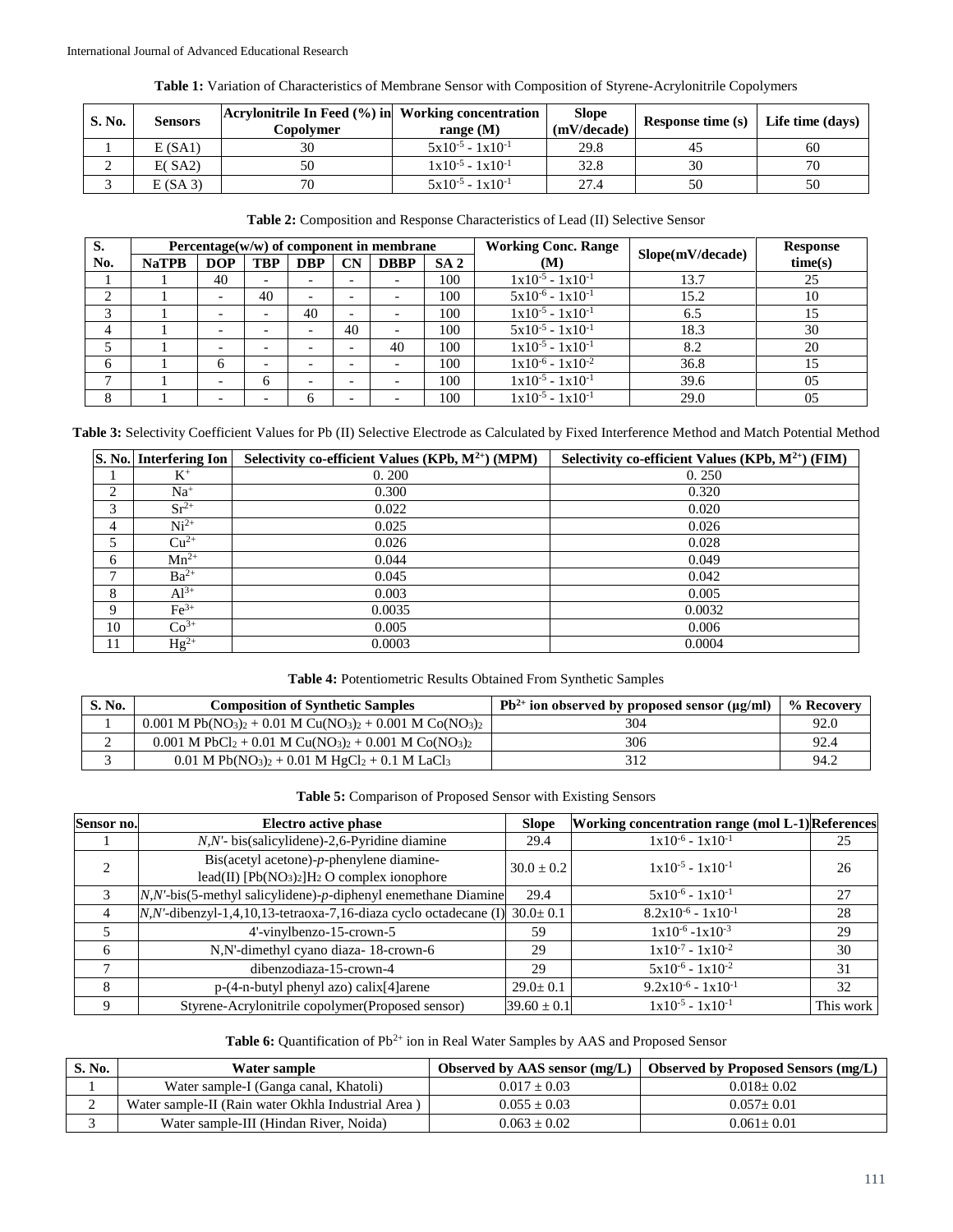

**Fig 1:** Variation of Potential of Different Copolymer Membranes Over Wide Range of Concentration.



**Fig 3:** Calibration curve indicating the variation of potential with log Lead ion concentration.



**Fig 5:** Potentiometric Titration of Lead Nitrate Solution with EDTA Solution Using Proposed Pb (II) Ion Selective Electrode.

## **References**

1. Pittet D, Allegranzi B, Boyce J, Experts WHO. The World Health Organization guidelines on hand hygiene in



**Fig 2:** The Effect of Plasticizers on the Working of Proposed Electrode.



**Fig 4:** Variation of Potential with pH of Solution.

health care and their consensus recommendations, Infection Control & Hospital Epidemiology. 2009; (30):611-622.

- 2. Kausar A. Pb (II) Selective Sensor of Poly (vinyl chloride-vinyl acetate)/Polyaniline/Carbon Black, International Journal of Instrumentation Science, 2017; (6):8-11.
- 3. Gupta V, Jain A, Kumar P. PVC-based membranes of N, N′-dibenzyl-1, 4, 10, 13-tetraoxa-7, 16 diazacyclooctadecane as Pb (II)-selective sensor, Sensors and Actuators B: Chemical. 2006; (120):259-265.
- 4. Bhat VS, Ijeri VS, Srivastava AK, Coated wire lead (II) selective potentiometric sensor based on 4-tert-butylcalix [6] arene, Sensors and Actuators B: Chemical. 2004; (99):98-105.
- 5. Adam V, Zehnalek J, Petrlova J, Potesil D, Sures B, Trnkova L, *et al*., Phytochelatin modified electrode surface as a sensitive heavy-metal ion biosensor, Sensors. 2005; (5):70-84.
- 6. Li Z, Chen J, Liu M, Yang Y, Supramolecular solventbased microextraction of copper and lead in water samples prior to reacting with synthesized Schiff base by